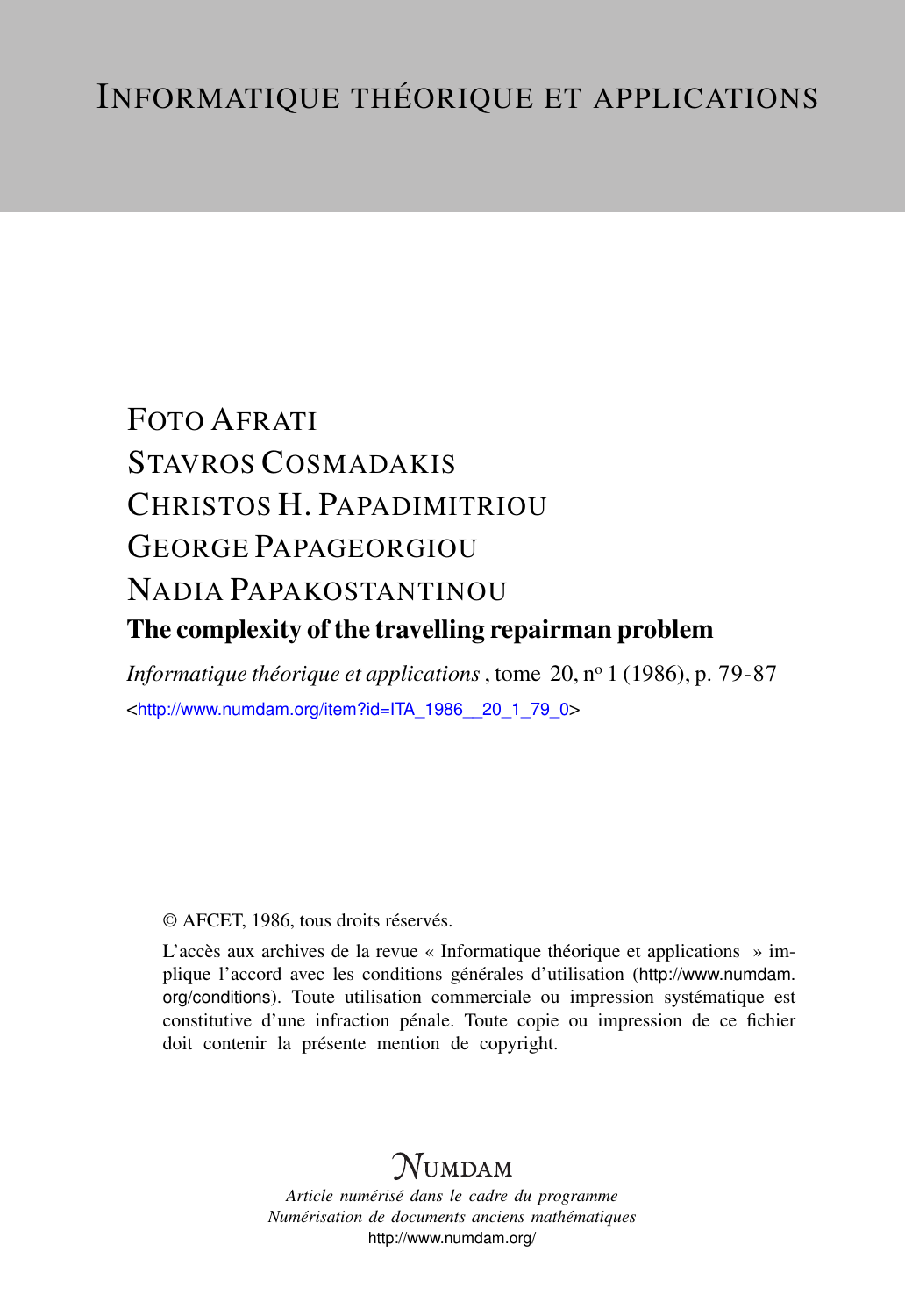Informatique théorique et Applications/Theoretical Informaties and Applications (vol 20, n° 1, 1986, p. 79 à 87)

# **THE COMPLEXITY OF THE TRAVELLING REPAIRMAN PROBLEM (\*)**

# by Foto Afrati (<sup>1</sup>), Stavros Cosmadakis (<sup>2</sup>), Christos H. PAPADIMITRIOU(<sup>3</sup> ), George PAPAGEORGIOU and Nadia Papakostantinou (<sup>1</sup>)

Communicated by J. E. PIN

Abstract. — *In the travelling repairman problem (TRP) we are given a finite set of points and* the travel times between any two of them, and wish to find the route through them which minimizes *the sum of the delays for reaching each point. We consider the TRP when ail points are on the straight line, and give a polynomial-time algorithm for it. If we have deadlines (that is, bounds on the maximum delay for each point) the problem becomes NP-complete, but can be solved by a pseudo-polynomial time algorithm.*

Résumé. — Le problème du réparateur itinérant consiste en la donnée d'un ensemble fini de points, et des temps de parcours entre ces points. Le but est de trouver une trajectoire qui passe par tous ces points, et qui minimise la durée totale du trajet. Nous étudions ce problème dans le cas où tous les points sont alignés, et nous en présentons une solution polynômiale. Si le retard maximum pour chaque point est borné, le problème devient NP-complet, mais il peut être résolu avec un algorithme pseudo-polynôme.

#### **1. INTRODUCTION**

Consider the following situation: *n* machines located at different points of a map have to be repaired, and there is only one repairman. We are given the time *t [ij]* required by the repairman in order to travel from machine *i* to machine *j*. We are interested in finding the route which minimizes the mean waiting time of the machines. We assume that the repair times are insignificant (or, equivalently, the same for ail machines). We call this mean-flow variant of the travelling salesman problem the travelling repairman problem (TRP).

<sup>(\*)</sup> Received September 1984, revised March 1985.

<sup>(\*)</sup> National Technical University of Athens.

 $\binom{2}{2}$  National Technical University of Athens and M.I.T.

 $(2)$  National Technical University of Athens and Stanford University.

Informatique théorique et Applications/Theoretical Informaties and Applications ISSN en cours 86/01 799/\$ 2.90/© Gauthier-Villars.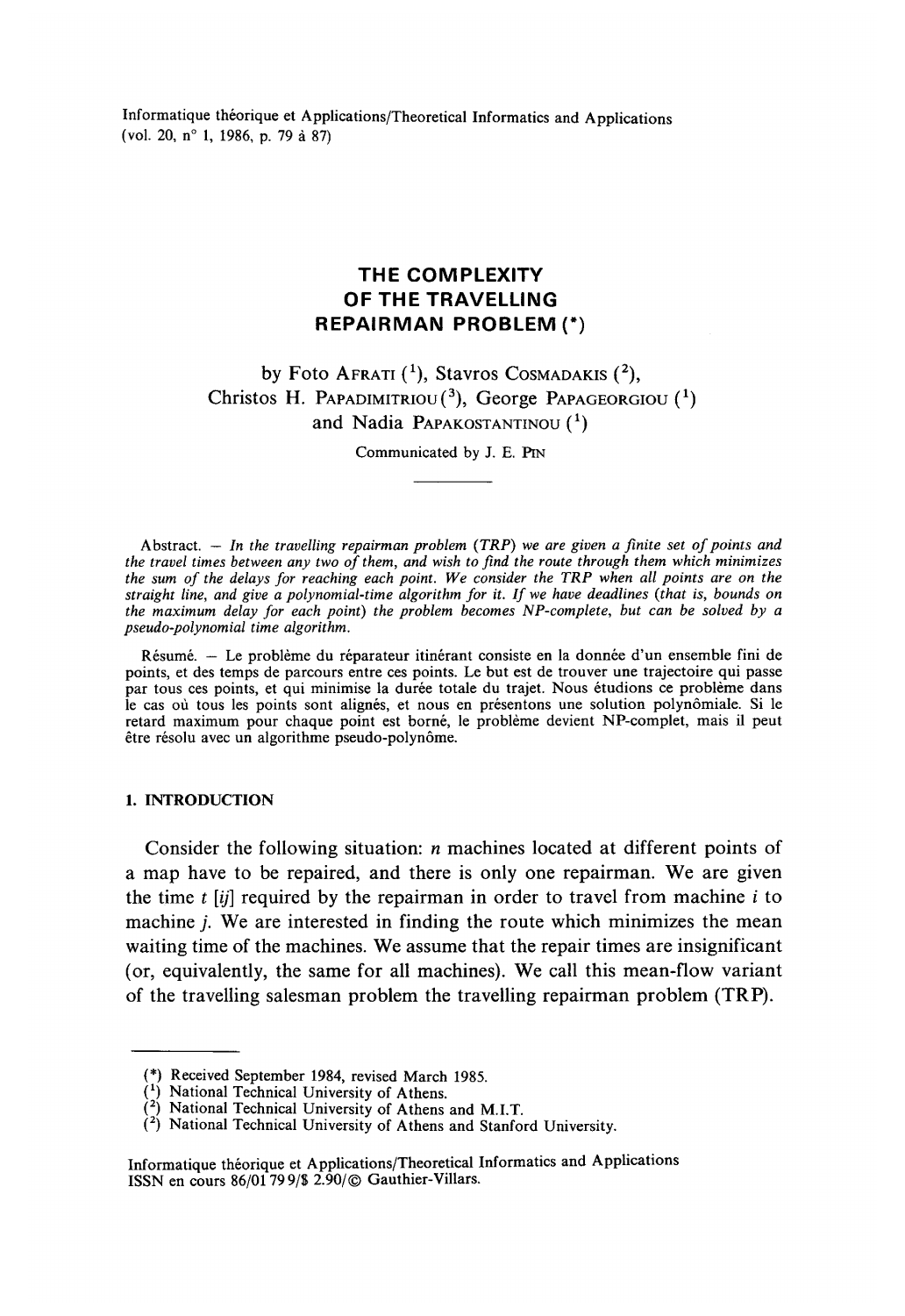Formally, an instance of the TRP can be described as foliows: Given a distance matrix *t [ij]* between *n* locations, and a distinguished starting location s, find a permutation  $\pi(0) = s$ ,  $\pi(1)$ , ...,  $\pi(n-1)$  such that the following cost function is minimized:

$$
c = \sum_{i=1}^{n-1} \sum_{j=1}^{i} t \left[ \pi (j-1), \pi (j) \right] = \sum_{i=1}^{n-1} (n-i) t \left[ \pi (i-1), \pi (i) \right].
$$

Since this problem is so closely related with the travelling salesman problem, it is not surprisingly that the gênerai version of the TRP is NP-complete [2]. Moreover it is straight-forward to show that the Euclidean version of the TRP (that is, the special case in which the locations are points on the plane, and the distances are the Euclidean metric) is also NP-complete (by observing that standard réductions to the Euclidians TSP also work for the TRP). Unlike the TSP, however, it is non-trivial to solve the one-dimensional further restriction of the problem, that is, the case in which the locations are ail on a straight line. This is called the *line-TRP.* The problem becomes even more difficult, if we assign to each machine a deadline, that is, an upper bound on its delay which the repairman must not violate in his route.

In this paper we present certain complexity results regarding both versions of the line-TRP (with deadlines and without). In particular, in the next section we present a dynamic programming algorithm that solves the line-TRP without deadlines in  $O(n^2)$  time. In section 3 we prove that the line-TRP with deadlines is NP-complete, by reducing the 0-1 KNAPSACK to it; though further on, we prove that we can tell whether there exists a route preserving the deadline constraints in  $O(n^2)$  time, also by dynamic programming. Finally, in section 4 we present a pseudo-polynomial algorithm solving the line-TRP with deadlines in time  $O(n^2 D)$ , where *D* is the largest deadline of the instance.

# **2. THE LINE-TRP**

The instance of the line-TRP is best described as in figure 1, where  $s = x_0 = y_0$  is the starting location,  $x_1, \ldots, x_m$  (resp.  $y_1, \ldots, y_n$ ) are the machines to the left (resp. right) of the origin, Let us start with an elementary, although crucial, observation.

LEMMA 1: If in the optimum route the repairman has visited machine  $x_i$ *them it has also visited machine*  $x_j$  *j*  $\lt$ *i. Similarly for the machines to the right ofs.*

Informatique théorique et Applications/Theoretical Informaties and Applications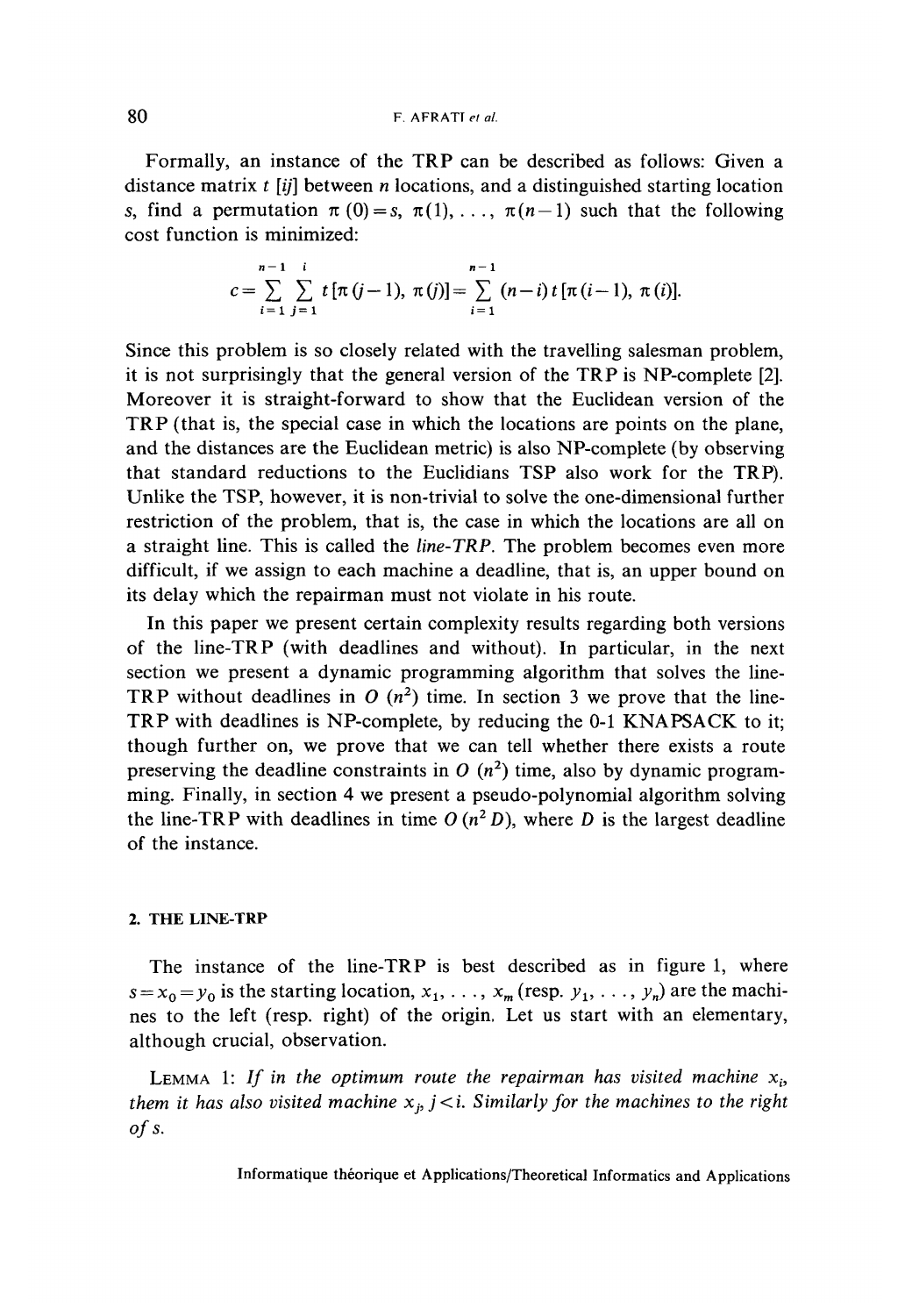

**Fig. 1**

# *Proof;* Trivial.  $\Box$

In other words, it is suboptimal for the repairman to "pass by" a machine without repairing it. Therefore, the optimum route looks like the one shown in figure 1.

Let us represent by  $[x_i, y_j]$  the fact that the repairman is currently at  $x_i$ , which is also the leftmost location visited, while  $y_j$  is the rightmost location the repairman has visited. Similarly for  $[y_j, x_j]$ . By lemma 1, all locations between  $x_i$  and  $y_j$  are already visited. Thus, each such pair of locations represents a complete state of the route. The initial state is  $[x_0, y_0]$ , and the final is one of  $[x_m, y_n]$ ,  $[y_n, x_m]$ . Finally, it follows from the lemma that state  $[x_i, y_j]$  can be reached in an optimal route only from states  $[x_{i-1}, y_j]$  and  $[y_i, x_{i-1}]$ 

We let  $c$  [ $x_i, y_j$ ] denote the minimum possible total delay accumulated by all locations during the time it took to visit all locations between x; and *y<sup>i</sup>* ending up in  $x_i$ . The above observations immediately lead to the following équations for Computing this cost:

$$
c[x_0, y_0] = c[y_0, x_0] = 0,
$$
  
\n
$$
c[x_i, y_j] = \min \{ c[x_{i-1}, y_j] + (m+n+1-i-j) t [x_{i-1}, x_i],
$$
  
\n
$$
c[y_j, x_{i-1}] + (m+n+1-i-j) t [y_j, x_i] \},
$$

(2.1)

$$
c[y_i, x_j] = \min \{ c[y_{i-1}, x_j] + (m+n+1-i-j) t [y_{i-1}, y_i],
$$
  

$$
c[x_j, y_{i-1}] + (m+n+1-i-j) t [x_j, y_i],
$$

where, in order to save two more equations, we let  $c[x_i, y_{-1}] = c[y_j, x_{-1}] = \infty$ . To justify (2.1), the second and third équations state that the minimum total delay in order to reach a particular state is the minimum total delay for reaching one of the two preceding states, plus the distance of the last locations in the two states multiplied by the number of unvisited locations at the previous state. Finally, the minimum cost is

(2.2) 
$$
C = \min \{ c \, [x_m, y_n], c \, [y_n, x_m] \}.
$$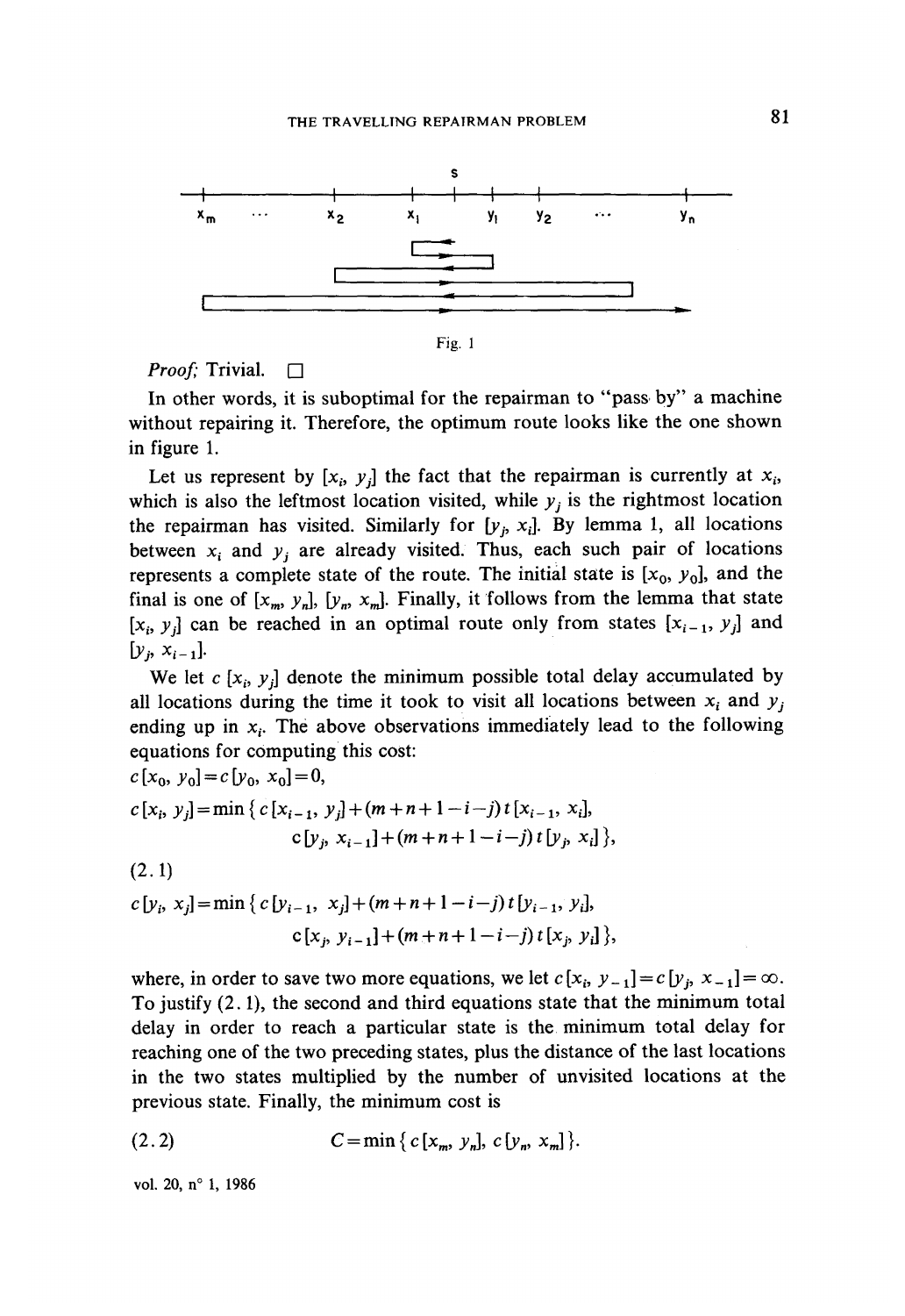**Thus we have:**

**THEOREM 1:** *The line-TRP can be solved in O (mn) time.*

*Proof:* We can compute all  $c[x, y]$  using equations (2.1) inconstant time per value of  $c[x, y]$  computed, and thus in  $O(mn)$  time in total. In this estimate, our units of computation are arithmetic operations on integers of **precision comparable to that of the largest integer in the cost matrix to precision (we shall later describe an algorithm whose** *number of opérations* **dépends** exponentially on this precision). If we record at each computation which of **the (at most two) candidate values was was the optimum, we can reconstruct** the optimum path.  $\Box$ 

# 3. **THE LINE-TRP WTTH DEADLINES**

Suppose now that each machine  $i$  has a deadline  $d_i$ , and we impose the **additional constraint that each machine must be repaired before its deadline expires. We show below that this problem is NP-complete. We redefine the problem for this purpose as usual, by also introducing another bound M, and asking whether there is a route such that all deadlines are met, while the sum of delays is at most** *M.*

**THEOREM 2:** *The line-TRP with deadlines is NP-complete.*

**THEOREM 2:** *The line-TRP with deadlines is NP-complete.*

*Proof:* **We reduce 0-1 KNAPSACK to line-TRP with deadlines. In this** problem we are given a set  $[I]$  of *n* objects. Foo each  $i \in I$  we are given its *size*  $s_i$ , and its *value*  $v_i$ , both integers. Finally, we are given two positive integers *B* and *K*. We are asked if there exist  $x_1, \ldots, x_n \in \{0, 1\}$  such that:

$$
(3.1) \qquad \qquad \sum_{i=1}^{n} v_i x_i \ge K,
$$
  

$$
(3.2) \qquad \qquad \sum_{i=1}^{n} s_i x_i \le B.
$$

**In fact, we shall need a slightly modified version of the 0-1 KNAPSACK in** which no two  $v_i$  are equal. It is trivial to prove that this version of the **problem still remains NP-complete. We can also assume, without loss of generality, that**  $v_i < v_{i+1}$  for all *i*.

**Given an instance of 0-1 KNAPSACK, we construct an instance of the** line-TRP with deadlines as follows: For each element in  $i \in I$  we add to our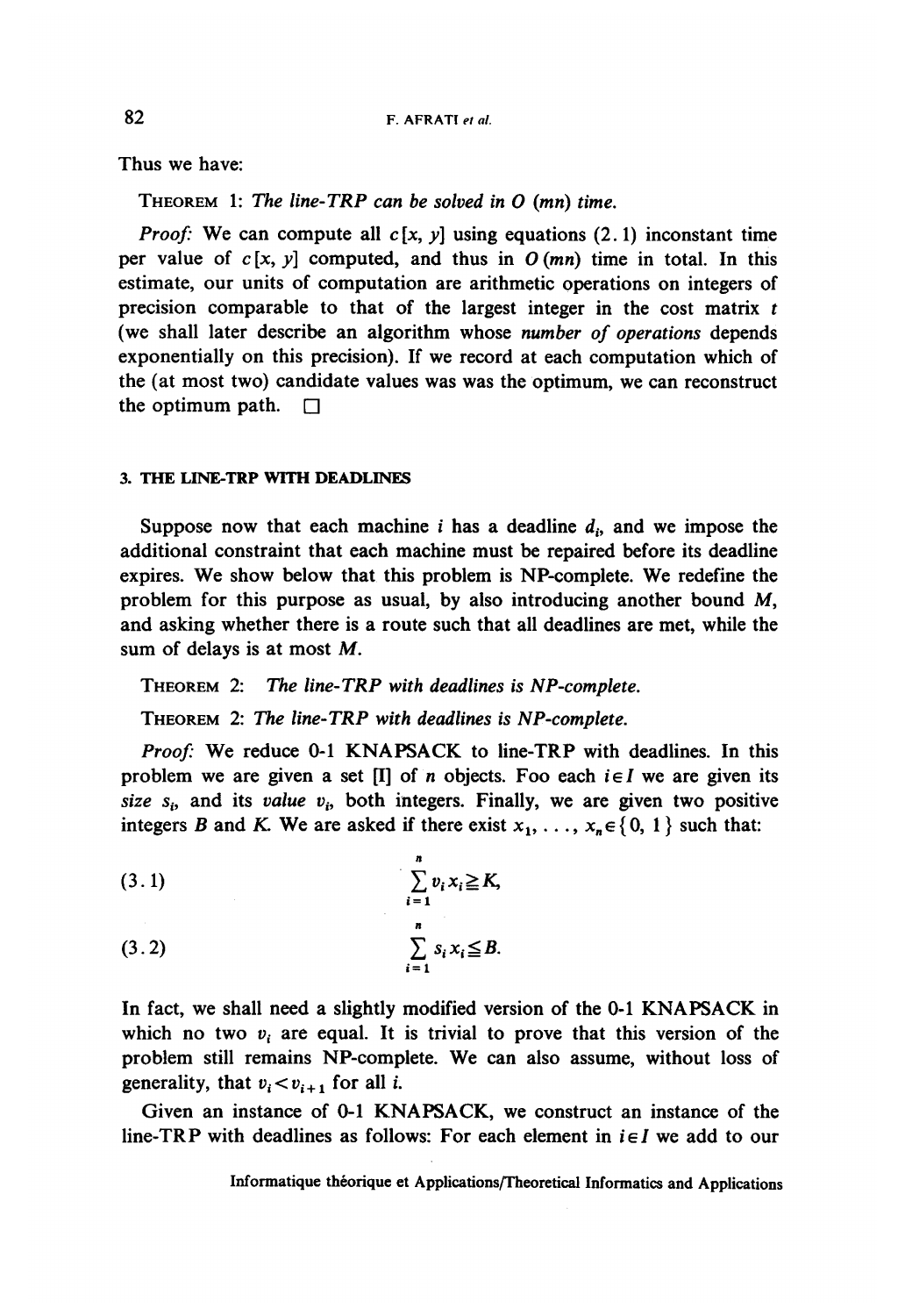**instance three locations. Two of these,**  $z_i$  and  $z'_i$ , are to the right of s at a distance of  $l_i$  and  $l'_i$  from *s*, respectively, and the third,  $Z_i$ , to the left at a distance of  $L_i$  (see *fig.* 2). Also, we add a point  $z_{n+1}$  to the right of s, at a



distance  $l_{n+1}$ . All these lengths are defined below in terms of the parameters **of the instance of 0-1 KNAPSACK:**

$$
(3.3) \t\t\t a_i = \frac{1}{2} s_i,
$$

$$
(3.4) \t\t a = \sum_{i=1}^{n} s_i
$$

$$
(3.5) \t\t l_1 = a,
$$

$$
(3.6) \t\t\t l'_i = l_i + a_i,
$$

$$
(3.7) \t\t\t l_{i+1} = l'_i + a
$$

$$
(3.8) \t L_i = Gv_i + 2 a_i + 3 (n-i) a_i - l_i
$$

Here G is a very large constant, whose role will be clear later. As for the **deadlines:**

$$
(3.9) \t\t\t d_i = a_i,
$$

$$
(3.10) \t d'_{i} = d_{i} + a_{i} + 2 l_{i} + 2 L_{i}
$$

$$
(3.11) \t\t D_i = d_i + 2 a_i + l_i + L_i,
$$

$$
(3.12) \t d_{i+1} = d_i + 2 a_i + l_i + 2 L_i + l_{i+1}
$$

(3.13) 
$$
d_{n+1} = B + l_{n+1} + 2 \sum_{i=1}^{n} (l_i + L_i),
$$

**and finally:**

$$
(3.14) \t\t\t M=N-2 G K,
$$

**where** *N* **stands for:**

$$
(3.15) \quad N=2\sum_{i=1}^{n} (n-i+1)(l_i+L_i)+2a+8\sum_{i=1}^{n} l_i+5\sum_{i=1}^{n} L_i+l_{n+1}.
$$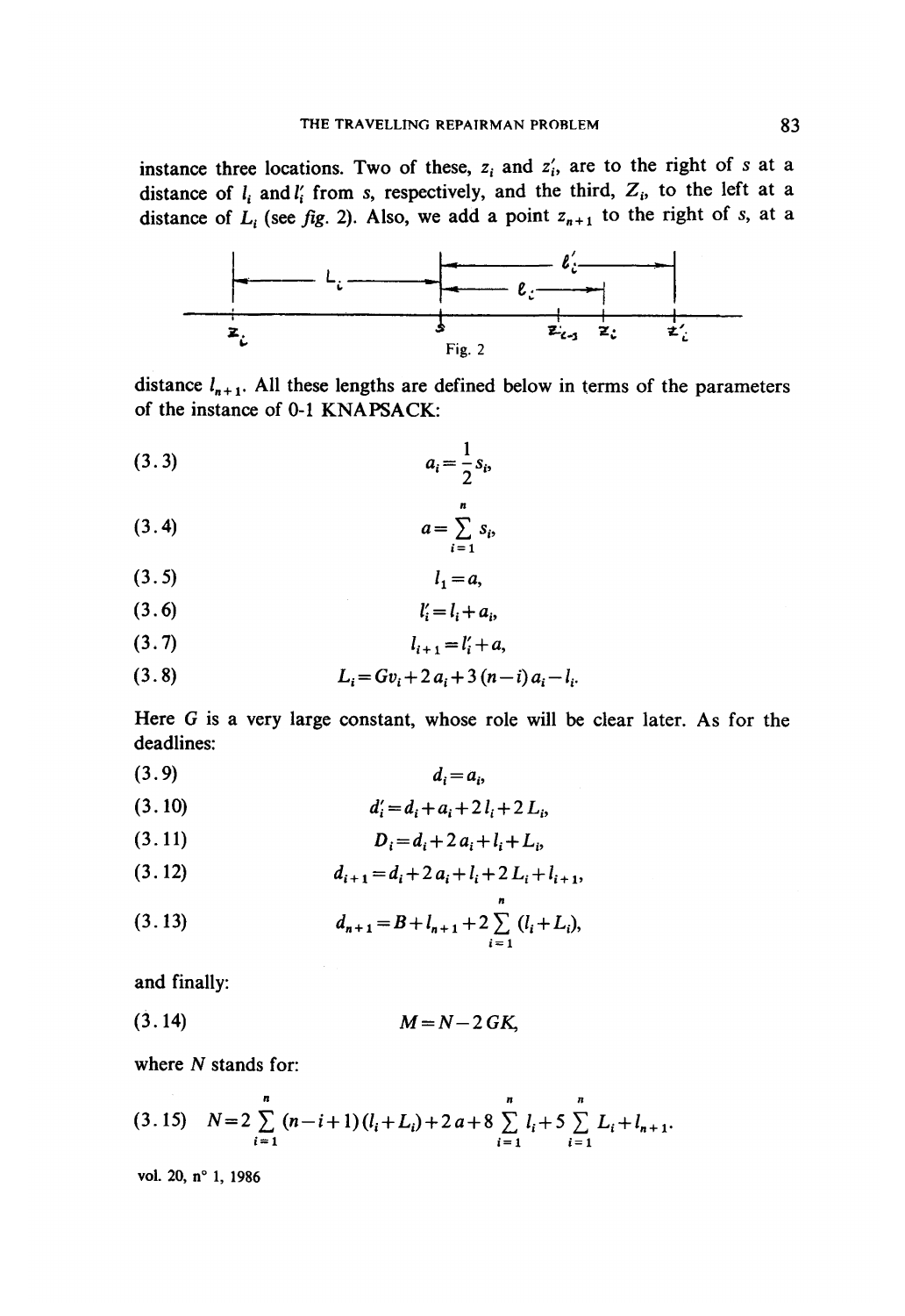We claim that, there exists a legal route with cost  $C \leq M$  which achieves all deadlines if and only if there is a solution to the given instance of 0-1 KNAPSACK.

Suppose that  $x_1, \ldots, x_n$  is the solution to the knapsack. We construct a route as follows: We first visit location  $z_1$ , then, if  $x_1 = 1$  we repair machine  $z'_1$ , change direction, visit  $Z_1$ , change again, and visit  $z_2$ . On the other hand, if  $x_1 = 0$ , after  $z_1$  we go to  $Z_1$  first, and then to  $z'_1$  and  $z_2$ . In general, we proceed in the same way, always changing direction at the locations on the left, while we change direction at the machine  $z_i$  (resp.  $z'_i$ ) if  $x_i = 0$  (resp.  $x_i=1$ ). Thus the route ends at  $z_{n+1}$ . We have to prove two things: (a) That the route is légal, in that it makes all the deadlines, and *(b)* that the corresponding cost is less than or equal to  $M$ . To prove  $(a)$ , we have to show that no deadline is violated. For machines  $z_i$ ,  $z'_i$ , and  $Z_i$ ,  $i=1,\ldots,n$ , this will be proved by induction on *i*. Denote by  $t_i$ ,  $t_i$  and  $T_i$  the time the repairman arrives at machine  $z_i$ ,  $z'_i$ , and  $Z_i$ , respectively. For the basis step, it is obvious that  $t_1 \leq d_1$ .

Assume that  $t_i \leq d_i$ . Then, since  $z_i'$  will be visited first iff  $x_i = 1$ :

$$
t'_{i} \leq d_{i} + a_{i} + (2 l_{i} + 2 L_{i}) (1 - x_{i})
$$

and, by  $(3.10)$  t'<sub>i</sub> < d'<sub>i</sub>.

Next, for  $Z_i$ :

$$
T_i = t_i + 2 a_i x_i + l_i + L_i \leq d_i + 2 a_i + l_i + L_i
$$

and by (3.11),  $T_i \le D_i$ .

Last, for  $z_{i+1}$ :

$$
t_{i+1} = T_i + L_i + l_{i+1} \le D_i + L_i + l_{i+1}
$$

and by (3.11), and (3.12)  $t_{i+1} \leq d_{i+1}$ .

For the machine  $z_{n+1}$ , the time  $t_{n+1}$  can be recursively computed to:

(3.16) 
$$
t_{n+1} = 2 \sum_{i=1}^{n} (l_i + L_i) + l_{n+1} + 2 \sum_{i=1}^{n} a_i x_i
$$

By (3.3), (3.2) and (3.13) we obtain  $t_{n+1} \leq d_{n+1}$ .

To prove part *(b)* we first compute the cost C. Notice that *z<sup>i</sup>* is reached at **i - l** time  $t_i = l_i + 2 \sum (l_j + L_j + a_j x_j)$ ,  $z_i$  at time  $t'_i = t_i + a_i + 2 (l_i + L_i) (1 - x_i)$ , and  $Z_i$  at time  $T_i = t_i + l_i + L_i + 2 a_i x_i$ . The total contribution of the *i*th round of

Informatique théorique et Applications/Theoretical Informaties and Applications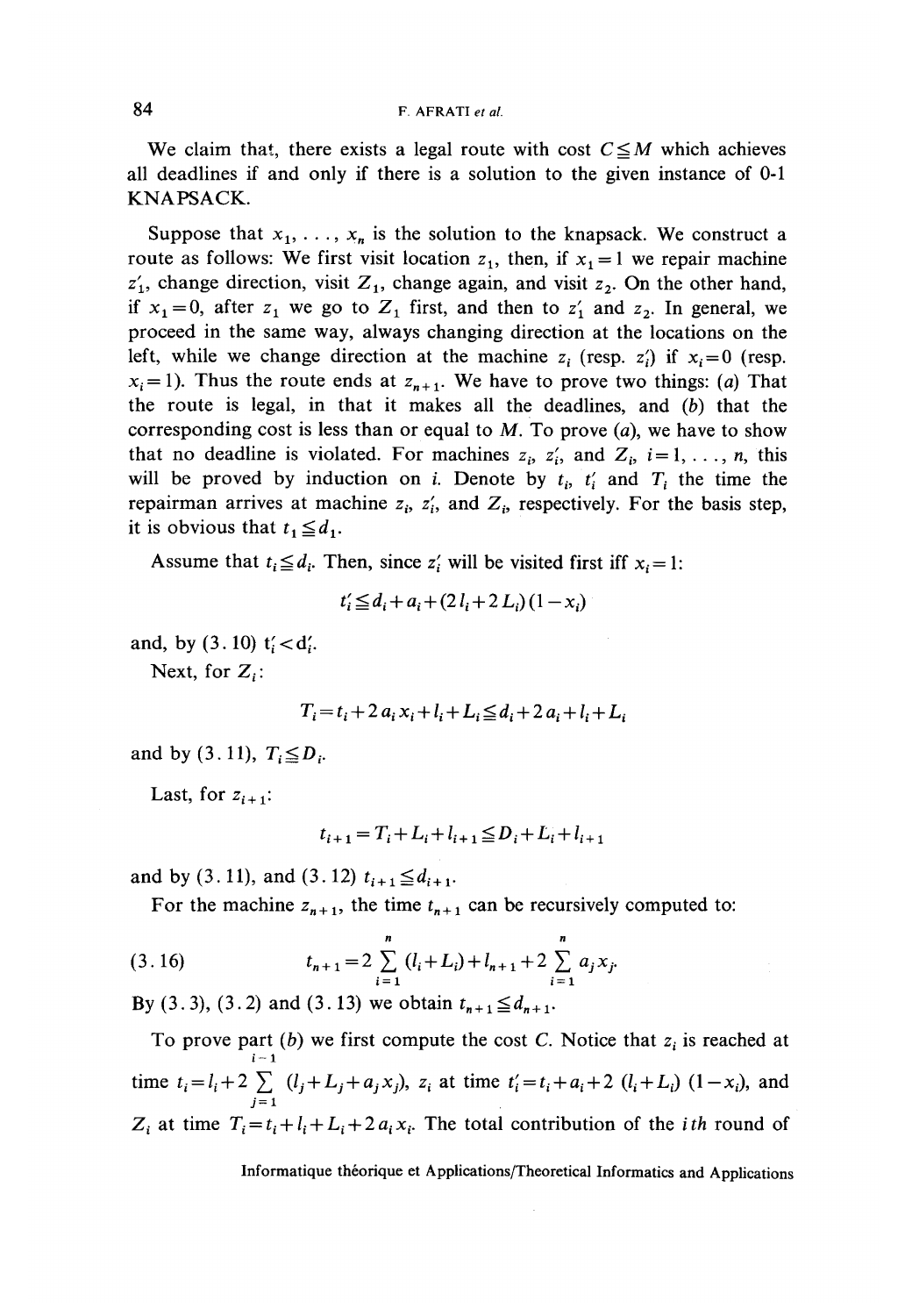visits to the cost is then  $C_i = a_i + 3t_i + 3(l_i + L_i) - 2(Gv_i + 3(n - i + 1) a_i) x_i$ . In adding the  $C_i$ 's, notice that the  $a_i x_i$  terms cancel, and thus:

$$
(3.17) \tC = N - 2 G \sum_{i=1}^{n} v_i x_i.
$$

Now, by (3.1) and (3.14),  $C \leq N-2GK=M$ , which complexes the proof in this direction.

Suppose now that we have a legal route with cost  $C \le M$ . First, we claim that the route has the form described above, that is, after  $z_i$ , we visit either  $z'_i$ ,  $Z_i$ ,  $z_{i+1}$  in this order, or  $Z_i$ ,  $z'_i$ ,  $z_{i+1}$ , in this order. Suppose not. Take the first time this form is violated. This can be done in four different ways:

*(a) zi-^z/ <sup>i</sup>~^zi+1-^Zi;*

*(b) zi^z/ <sup>i</sup>^Zi+l-^zi + 1;*

$$
z_i \to Z_i \to Z_{i+1} \to z_i';
$$

(d)  $z_i \rightarrow Z_i \rightarrow z'_i \rightarrow Z_{i+1}$ .

Each one of the preceeding four cases leads to a contradiction, because the deadlines are defined in such a way, that they forbid exactly these kinds of routes. We shall prove only case *(b)* as an example:

$$
t_{i+1} = t_i + 2a_i + l_i + 2L_{i+1} + l_{i+1}
$$
  
\n
$$
\geq d_i + 2a_i + l_i + 2L_{i+1} + l_{i+1}
$$
  
\n
$$
= d_{i+1} + 2(L_{i+1} - L_i)
$$

and thus

$$
2(L_{i+1}-L_i) \leq t_{i+1}-d_{i+1}.
$$

In equation (3.8), however, the  $v_i$ 's are strictly increasing and we can take take G to be as large as needed. Therefore, we can make the  $L_i$ 's strictly increasing as well (say, by choosing  $G>4na$ ), and thus  $t_{i+1} > d_{i+1}$ . Thus, the deadline is violated.

Once we have established this "normal form" of the route, we can construct a solution of the 0-1 KNAPSACK by taking  $x_i = 1$  whenever the route goes from  $z_i$  to  $z'_i$ , and  $x_i = 0$  otherwise. It remains to be proved that such an assignment satisfies (3.1) and (3.2).

Since the route is a legal one,  $t_{n+1} \leq d_{n+1}$ . However, by (3.16) and (3.13) we conclude that:

$$
\sum_{i=1}^{n} s_i x_i \leq B.
$$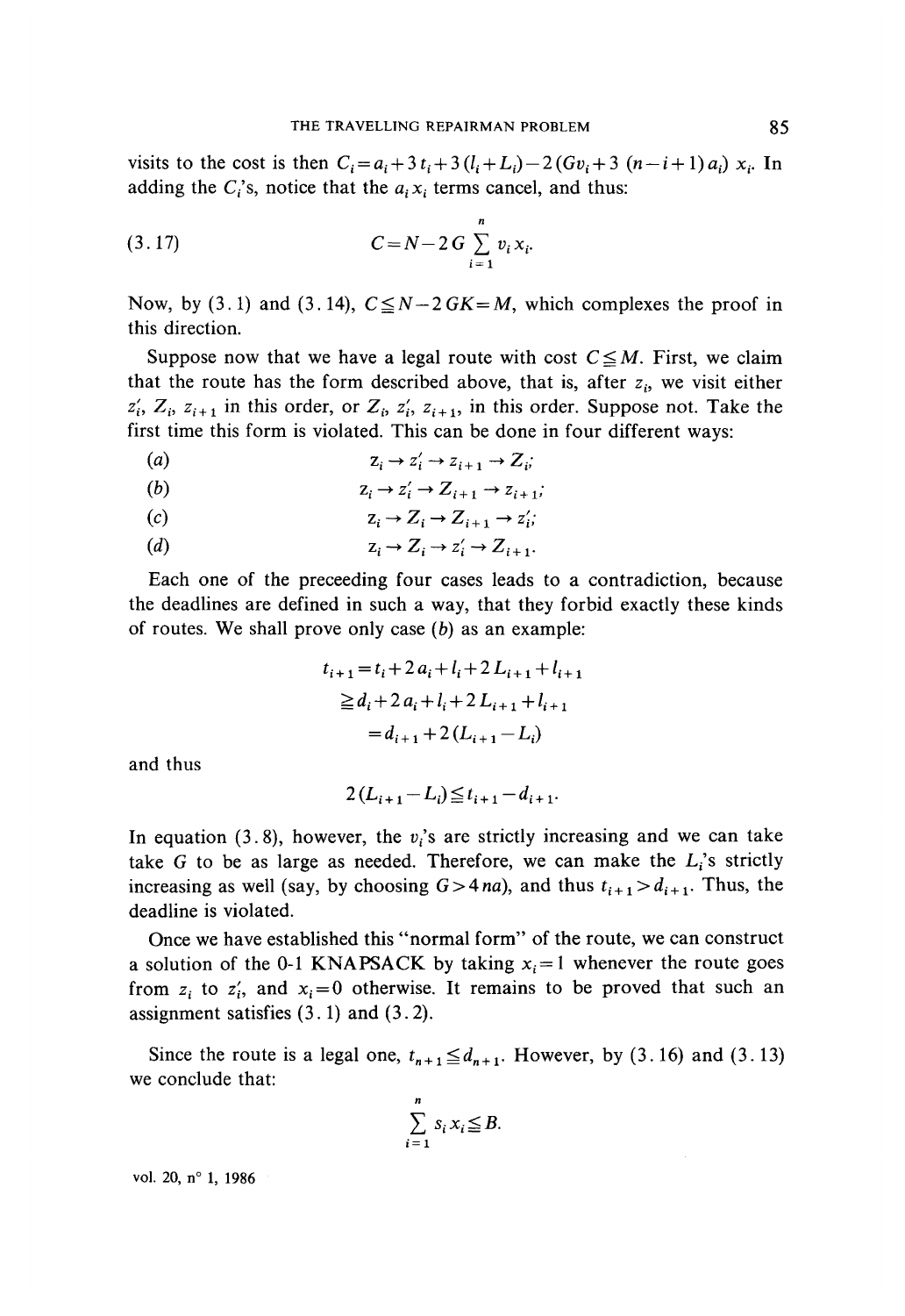Finally, we know that  $C \leq M$ , and by (3.17) and (3.14), we immediately obtain:

$$
\sum_{i=1}^n v_i x_i \geq K.
$$

Thus the  $x_i$ 's constructed constitute a solution of the knapsack problem, and the proof is complete.  $\Box$ 

As an interesting aside, suppose that we wish to détermine whether the given deadlines can be satisfied *at all,* no matter with how much total delay. The problem then is polynomial:

THEOREM 3: *Given an instance of the line-TRP with deadlines, we can teil whether there is some route that satisfles all the deadlines in O (mn) time.*

*Sketch:* We can do this by a dynamic programming recurrence, as in theorem 1. One key observation is that a lemma analogous to lemma 1 holds here as well, in that it is suboptimal for the repairman to "pass by" machines, and thus pairs  $[x, y]$  are adequate states. The recurrence now computes, for each pair  $[x, y]$  as in theorem 1, the shortest time within which the repairman can visit all locations between x and *y,* ending up at *y, meeting all deadlines* so far. If no such route exists, this value is  $\infty$ . Our task is over once this time for  $[x_m, y_n]$  or  $[y_n, x_m]$  is finite.  $\square$ 

### **4. A PSEUDO-POLYNOMtAL ALGORITHM**

We now attack the question of finding the optimum route, satisfying the deadlines (despite the fact that we proved it NP-complete in the previous section). Let us denote by  $[x_i, y_j, t]$  the state at which the repairman at time  $t$  is currently at machine  $x_i$ , and has travelled at the opposite direction till machine  $y_j$ . Now we assign to each state the cost:

$$
c[x_i, y_j, t] = \begin{cases} \n\infty & \text{if } t > dx_i, \\ \n\min \{ c[x_{i-1}, y_j, t-t[x_{i-1}, x_i]] + (m+n+1-i-j)t[x_{i-1}, x_i], \\ \n\epsilon [y_j, x_{i-1}, t-t[y_j, x_i]] + (m+n+1-i-j)t[y_j, x_i] \} & \text{otherwise.} \n\end{cases}
$$

The optimum total cost is given by:

$$
C = \min\{c[x_m, y_n, t], c[y_n, x_m, t]; t = 0, 1, ..., D\},\
$$

where *D* is the longest deadline.

**Informatique théorique et Applications/Theoretical Informaties and Applications**